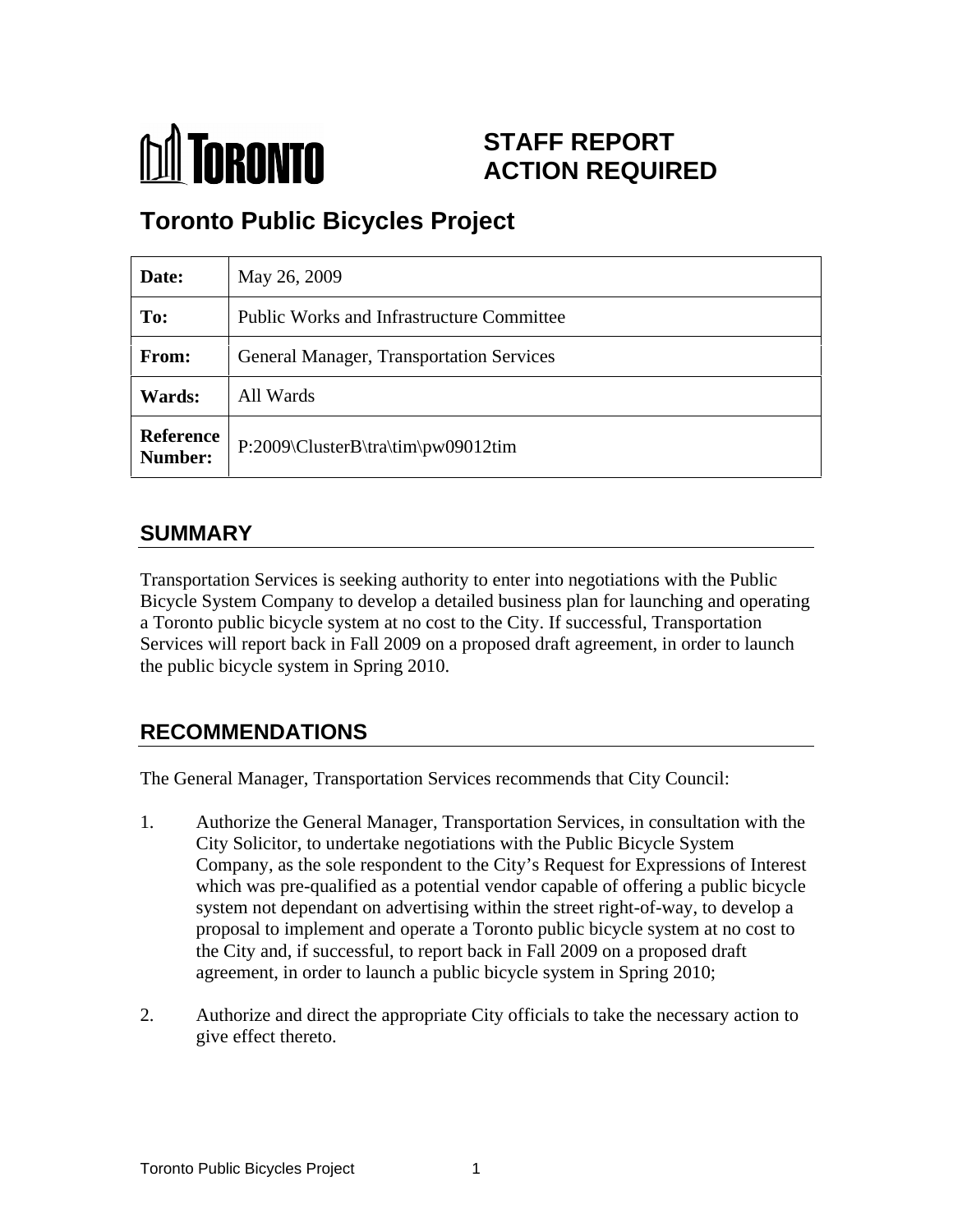#### **Financial Impact**

There is no immediate financial impact resulting from the adoption of this report. Transportation Services is seeking authority to enter into negotiations with the Public Bicycle System Company to develop a detailed business plan for launching and operating a Toronto public bicycle system, at no cost to the City and without additional advertising within the street right-of-way. Transportation Services will report back in Fall 2009 on a detailed proposal, including a proposed draft agreement, in order to launch the public bicycle system in Spring 2010.

The Deputy City Manager and Chief Financial Officer has reviewed this report and agrees with the financial impact information.

## **DECISION HISTORY**

The Toronto Bike Plan was adopted by City Council in July, 2001 "as the strategic plan for implementing cycling policies, programs and infrastructure improvements over the 10 year period, 2002-2011."

### **ISSUE BACKGROUND**

A number of new cycling infrastructure trends and opportunities have emerged since the Bike Plan was adopted by City Council in 2001. Perhaps the most significant and innovative cycling trend is the advent of technologically sophisticated public bicycle programs (also known as Bike Share).

The Paris Velib public bicycle system, which operates with 20,000 "shared bicycles" located all over Paris, is the largest program and has received the most international attention. Many other European cities have also launched public bicycle systems or are in the process of developing a system. The Velib program has dramatically increased bicycle use in Paris almost overnight. Montreal developed their "BIXI" public bicycle system over the past two years and launched the system in May 2009 with 2,400 bicycles located around the city. Other North American cities are in the process of researching and developing similar programs.

Public bicycle systems generally operate more like an extension of the public transit system than like a bicycle rental system. The bicycles are intended to be used for one way trips of less than 30 minutes in duration. Regular users purchase a membership or "pass" for periods ranging from one month to one year. Registered members use their membership card at any of the fully automated bicycle parking stations to sign out a bicycle. For registered members there is no trip fee if the bicycle is returned to a bicycle parking station within 30 minutes. Bicycles can be picked up and dropped off at any bicycle parking station in the system. A rental fee is charged for any trip longer than 30 minutes or for any trip by an unregistered user, who accesses the system with a credit card.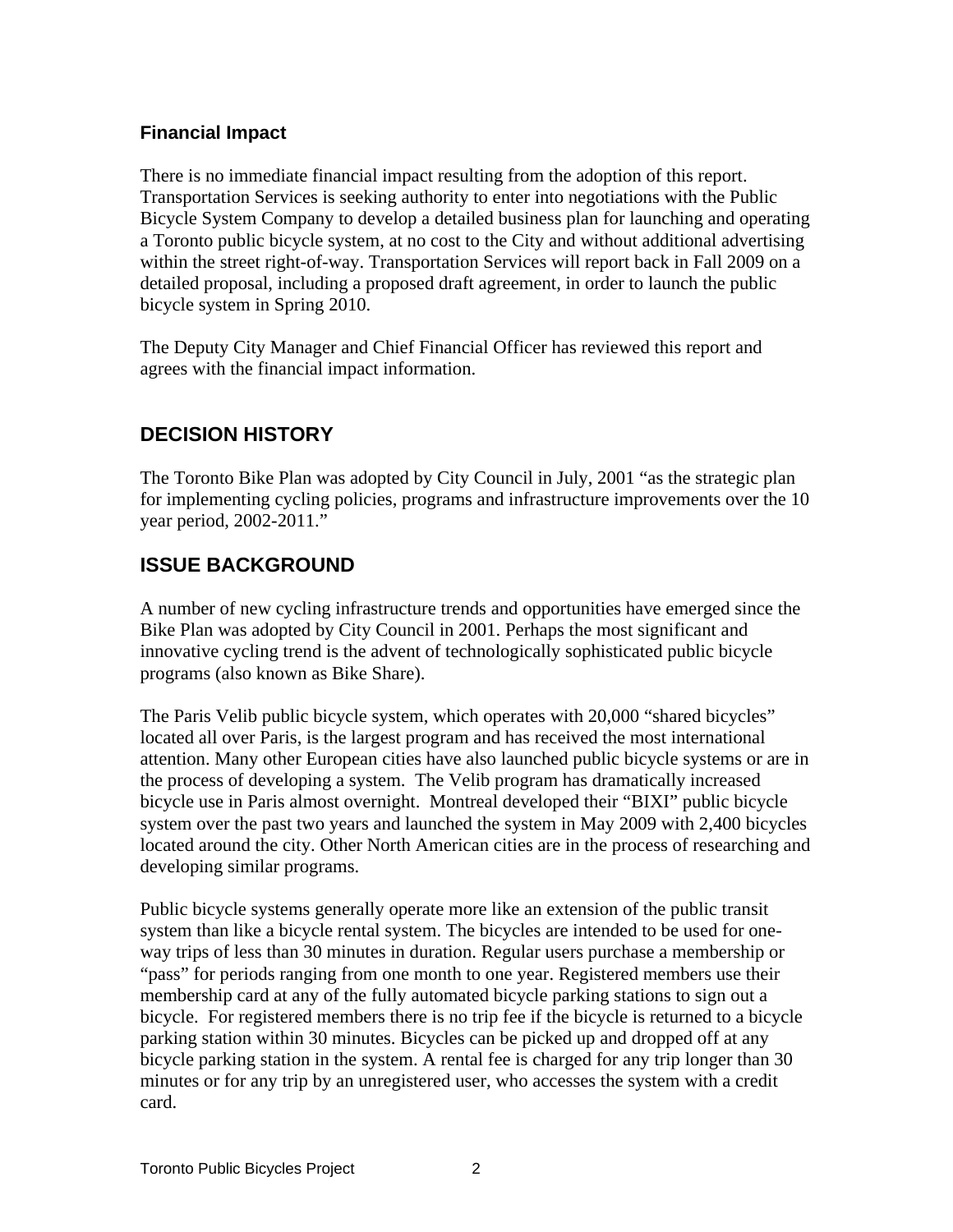In order for the program to be successful, the number of bicycles and bicycle parking stations provided must exceed the demand; there must always be a bicycle available for pick up and an available parking space to drop off the bicycle at the end of the trip. The bicycle parking stations must be closely spaced, generally no more than 250-300 metres apart, to provide maximum convenience for users.

#### **COMMENTS**

A Toronto public bicycle system is being planned for launch in Spring 2010. The proposed start-up service area would be bounded approximately by High Park in the west, Broadview Avenue in the east, Bloor Street in the north and Lake Ontario to the south. Approximately 3,000 bicycles and 4,500 "bicycle parking spaces" would be required to service this start-up area. The service area and the number of bicycles and bicycle parking stations would be expanded year-by-year based on customer demand.

The estimated capital cost to launch a public bicycle system, based on 3,000 bicycles to start, is in the order of \$11.0 million. The ongoing operating costs would be partially offset by fee revenues generated by users of the system. In many systems the start-up capital costs and a portion of the operating costs are funded from revenues derived from transit shelter-style advertising within the road right-of-way. Transportation Services staff are investigating different funding and operating models for a Toronto program, to be launched in Spring 2010. One operating model would be funded largely through revenues from advertising within the road right-of-way, similar to programs in Paris and other cities. The legal agreement between the City and Astral Media for operation of the Coordinated Street Furniture Program includes a commitment by the City not to authorize any further advertising programs within the street right-of-way and therefore gives Astral Media the first right of refusal to operate a public bicycle system to be funded through advertising within the street right-of-way. However, such a solution would involve the authorization of additional advertising within the right-of-way.

The other operating models include the public bicycle system operated by a third party at no cost to the City and without new advertising within the street right-of-way. Alternatively, the City could procure the system equipment (bicycles, stations, and system technology) and operate the public bicycle system itself or in partnership with one or more other agencies. These latter two operating models would be funded through a variety of other means, including sponsorship, other forms of advertising (i.e. not permitted within the right-of-way) and user fees.